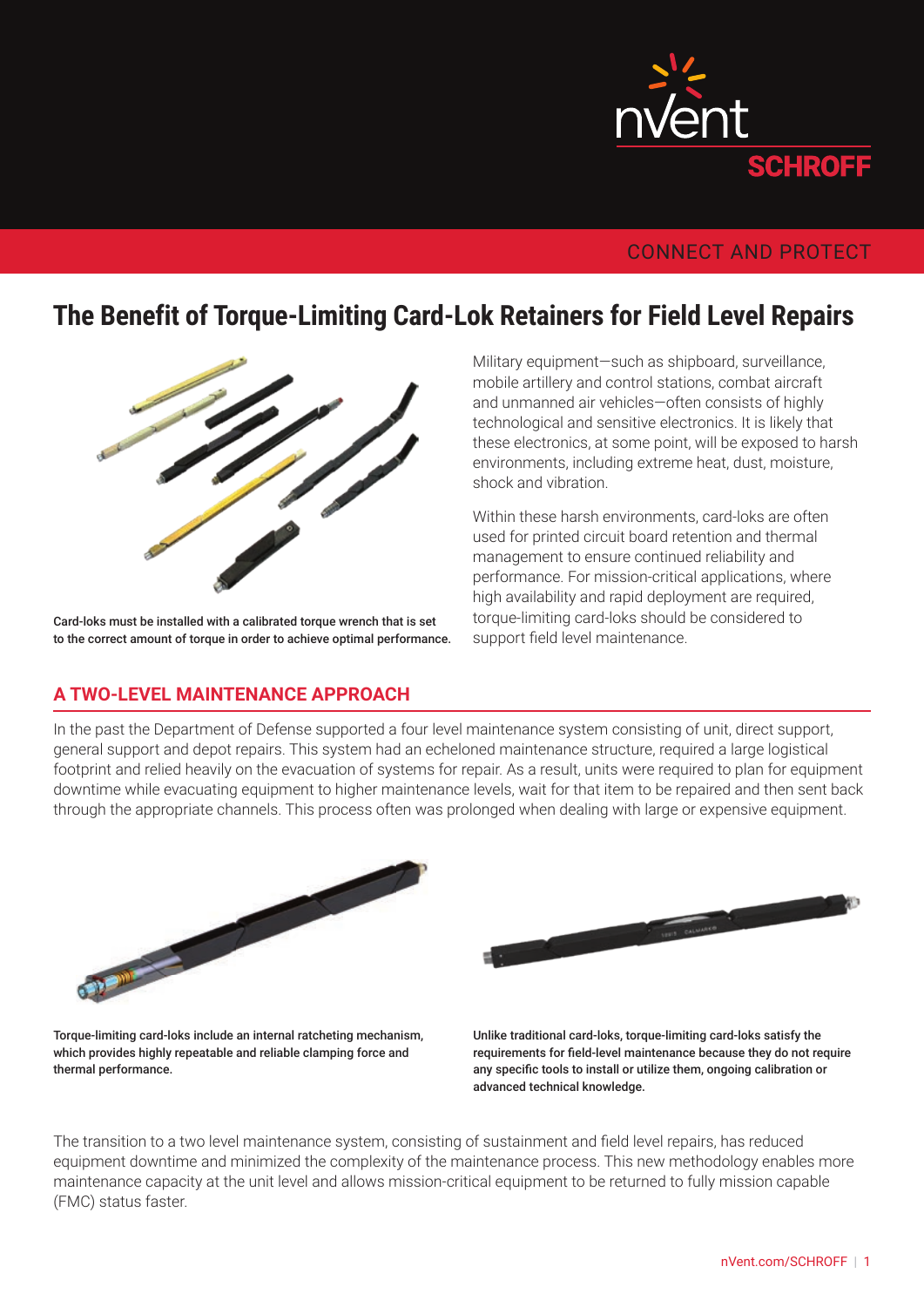### **SUSTAINMENT-LEVEL MAINTENANCE**

Sustainment-level maintenance requires mission profile considerations—such as the enemy, terrain and weather, troops and time constraints and personnel. Sustainment maintenance is a repair-and-return-to the-supply system activity. These repairs often require a trained technician to disassembled/reassemble parts, complete repairs to national standards, and use a variety of specialized tools.

#### **FIELD-LEVEL MAINTENANCE**

Within the military's two-level maintenance structure, field-level maintenance focuses on component replacement, damage, repair, recovery and related maintenance activities at the military squadron, ship or unit level—essentially wherever they are located worldwide. Field maintenance tasks do not require specialized tools, and are typically a system swap versus a system repair. Oftentimes, this type of maintenance activity is basic enough to be successfully completed by an operator.

#### **CARD-LOK RETAINERS AND FIELD LEVEL REPAIRS**

Field-level maintenance is generally preferred because it reduces cost and equipment downtime. Unlike traditional card-loks, torque-limiting card-loks have been specifically designed to satisfy the requirements for field-level maintenance. Torque-limiting card loks do not require any specific tools for installation, ongoing calibration of tools, or require any advanced technical knowledge for installation.

# **TORQUE-LIMITING CARD-LOK (Comparing the Technology)**

Similar to conventional card-loks, torque-limiting card-loks are based on a screw-actuated design with a hex head. When torqued, conventional and torque-limiting card loks function in the same manner, the wedges are pushed together, they slide against each other on 45 degree angles, and the assembly expands widthwise. This expansion provides the clamping force required for board retention and aids in thermal transfer from the PCB to the cold wall.

For all card-loks, achieving the specified torque is critical for achieving optimal clamping and thermal performance. If the card-lok is under-torqued, the clamping force may not provide enough retention, especially in high shock and vibration environments, resulting in loose printed circuit boards and poor thermal transfer. If the card-lok is over-torqued, severe damage may result to the cold wall or printed circuit board.

Attaining accurate torque is not always simple, especially in rugged, high stress environments, such as the battlefield. In order to achieve optimal results, a conventional card-lok must be actuated using a torque wrench, the torque wrench must be properly calibrated, and the card-lok must be torqued to a specified level. In some situations, the operator may not have access to a properly calibrated torque wrench, specifically in cases where the operator's tools are exposed to harsh environmental conditions, or the operator may not know the proper torque level, which varies depending on the card-lok design.

The torque-limiting card-lok was developed to mitigate these issues; it features an integrated ratcheting mechanism which provides highly repeatable and reliable performance. Because the torqueing mechanism is built in, a calibrated torque wrench is not required for installation; operators can use any standard tool with a hex head. Once the proper torque has been achieved, the ratchet mechanism will "slip" creating an audible and tactile response. This feature not only eliminates risks associated with under- or over-torqueing the card-lok, but improves the ease of installation.

Because the torque-limiting card-lok can be a system repair, it doesn't require any specialized tools or technical knowledge, and can be completed by the operating crew—making it ideal for field-level maintenance.

#### **IN THE FIELD**

Torque-limiting card-loks are designed primarily for security and defense applications, however, any application that has critical board clamping for thermal transfer requirements, requires high equipment availability or has a high expense for downtime may benefit from a torque-limiting card-lok design.

Schroff's Calmark torque-limiting card-lok retainers are available in various profiles, finishes and performance specifications. Testing reports are available upon request.